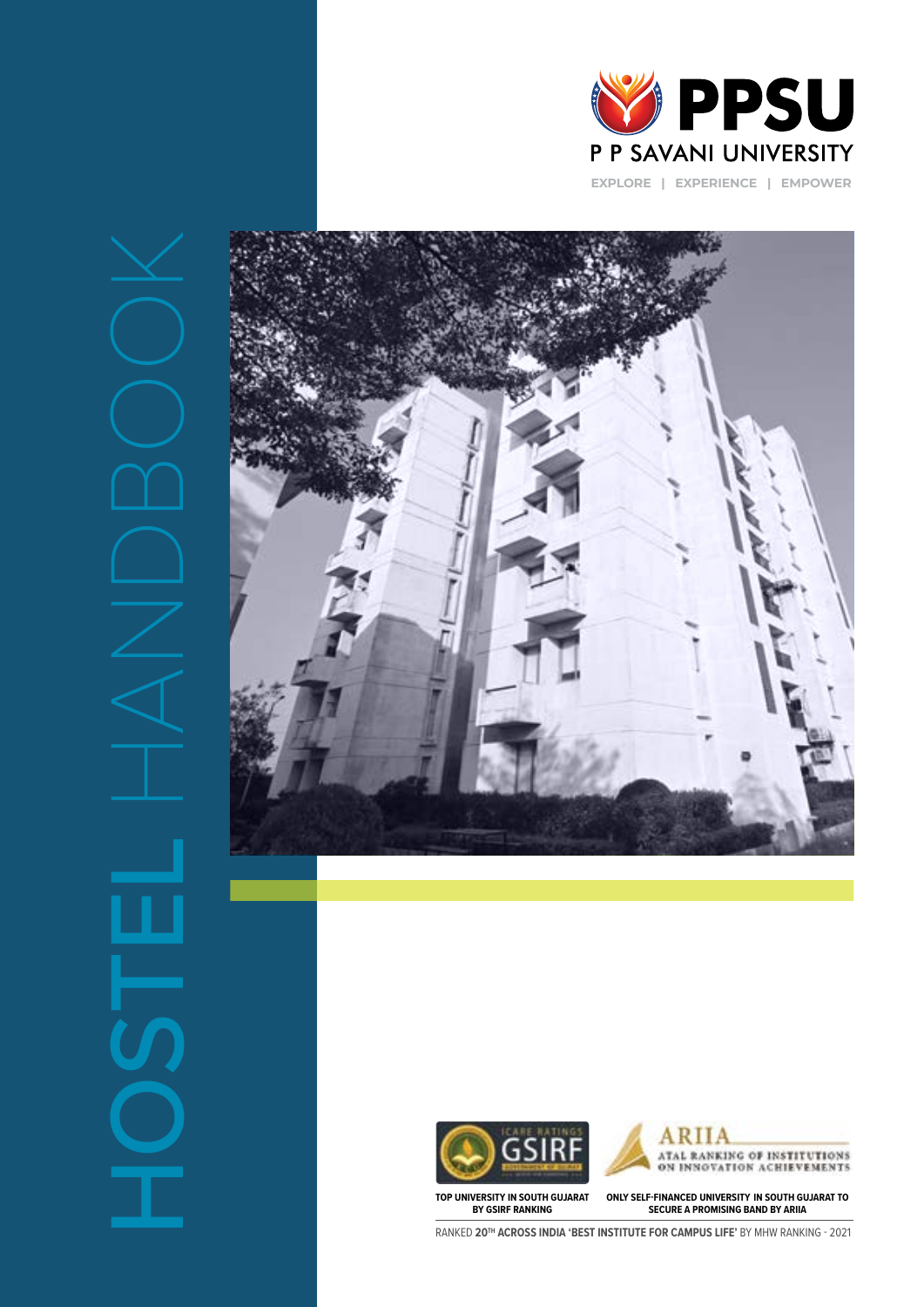**A hostel is a home away from home. Aware of the special needs and requirements of students, who come from far-flung places to this centre of learning, PPSU tries to provide them with safe, secure and affordable accommodation.**







The University Hostels makes sure to give its students a neat and clean environment and a comfortable place to live in. There are Wardens/ Hostel Staff on duty round the clock. The mess provides a balanced diet at reasonable rates. There is provision for indoor games, LCD TV and music system. Internet connectivity through wi-fi has been provided in each hostel. The resident students are encouraged to participate in cultural and social activities. Colourful evenings of song and dance are not unusual on the campus. Talent shows, dramatics and literary events are organized from time to time. The inmates of the hostel are encouraged to live in harmony, like one big family, lending each other a helping hand whenever required, mutually cooperating to make hostel life a rich and fruitful experience.

There is no doubt that during these formative years in the hostel, life-long bonds are created and friendships cemented. This is a time, which will stand out in the memory as a golden period. University experience is an important milestone in an individual's life, the stepping-stone to an adult life of responsibility and care. The hostels of P P Savani University try to provide an ideal atmosphere for a healthy, all-round development of personality and a launching pad for a glorious career ahead.



- All rights of permission to avail the Residential facility are reserved with the University and can be denied to any student. No student shall be entitled to claim this facility as a matter of right.
- Residential facilities will be offered on First Come First Serve basis, with the provision for reservation for special category of student(s) such as those admitted for residential or specific programmes or admitted in Hons. Programme or from distant places or on the basis of academic/ sports/ cultural/ co-curricular or other performances or as decided otherwise by the University.
- The location of the Residential facility, floor and room pattern are subject to change from time to time.
- Customized plans (e.g. for full calendar year) may be provided on request.
- Residential Charges (Residence) is for the academic session 2022-23 and is subject to change for successive sessions.
- Unless otherwise specified, Residential facility(s) once chosen like air-conditioned facility etc. will not be changed during the academic session.

## POINTS TO GO THROUGH

PPSU has established an in-house residential complex with separate provision for boys and girls with a capacity of accommodating **2500+ students**. Architecturally, the hostels are aesthetically laid out with plenty of **open space and a lot of greenery**. The rooms are comfortable, fitted with fans, lights and hard furniture. Each wing of the hostel has several verandahs and balconies. All hostels have **24-hour water** (timely hot water in winter), **electric supply**, **WiFi** etc. On campus amenities such as **Gymnasium, Cafeteria, Sports Facility** and **Hospital** are also available to the students.

Residential facility is permitted on Semester basis for students admitted for regular programmes for the duration of regular academic session.